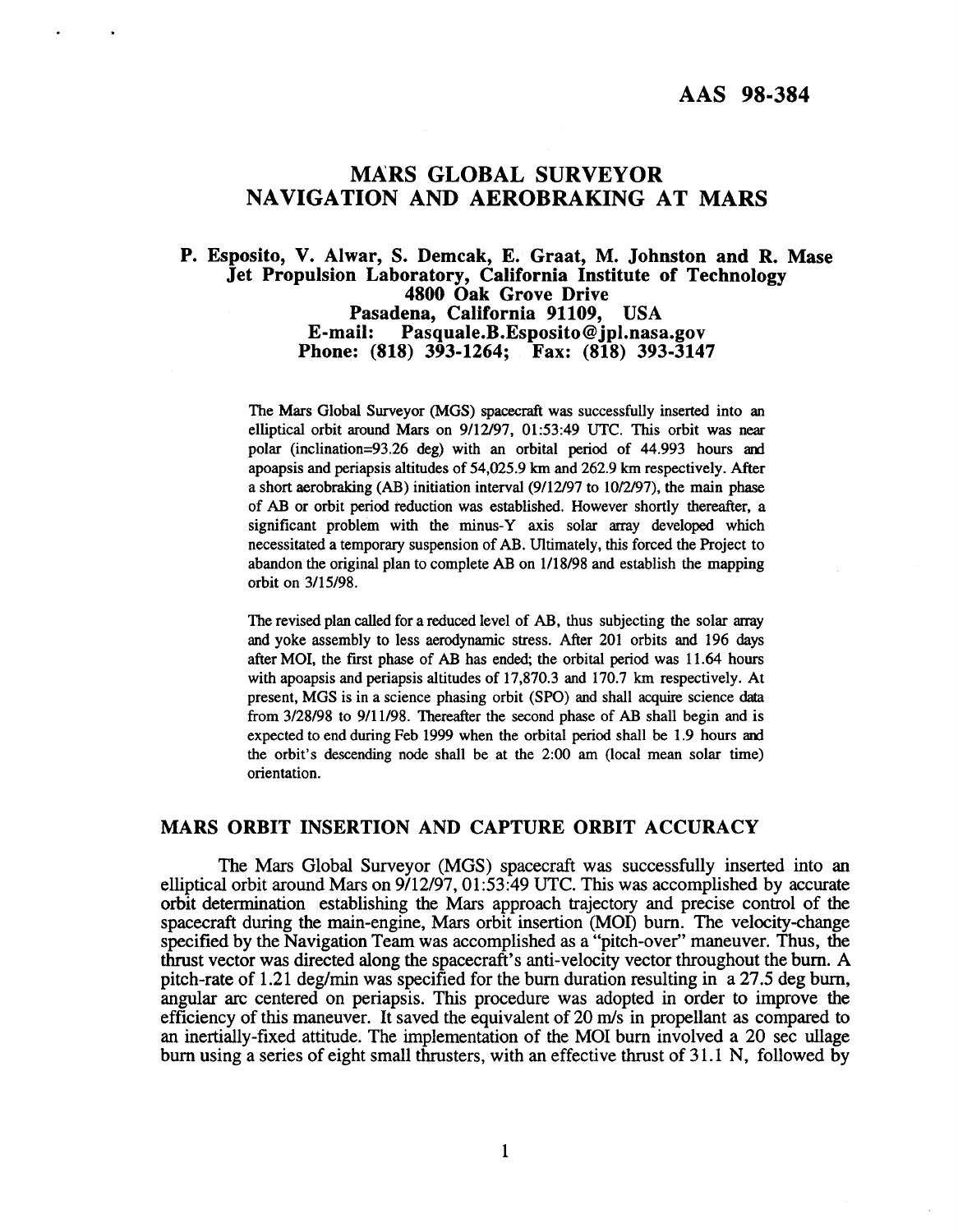a 1339.7 sec firing of the main engine, with an effective thrust of 655.3 N. The braking velocity-change was 973.0 m/sec. Both targeted and achieved capture orbital elements are specified in Table 1. This paper provides a continuation of the state of navigation activities; interplanetary phase results were presented in Ref. 1.

### **Table 1 MGS MARS ORBIT INSERTION RESULTS**

| <b>Orbit Element</b>   | <b>Target Value</b> | <b>Achieved Value</b> |
|------------------------|---------------------|-----------------------|
| Period, hours          | 45.0                | 44.993                |
| Periapsis altitude, km | 250.0               | 262.9                 |
| Inclination, deg       | 93.3                | 93.258                |

# **AEROBRAKING INITIALIZATION**

With the capture orbit established, we now initialized aerobraking by gently stepping into the atmosphere, by lowering the periapsis altitude, by a series of small propulsive maneuvers executed at apoapsis. *Our* orbit numbering procedure identified the first periapsis which occurred during the MOI maneuver as P1. Thus, orbit one started at P1, goes through the first apoapsis, Al, and ends at the second periapsis, P2. A series of six AB initialization maneuvers occurred as shown in Table 2. Given are the velocitychange magnitude for each maneuver, the resulting periapsis altitude and an estimate of the atmospheric density and dynamic pressure at the altitude shown. The densities were derived from an analysis **of** approximately one orbit of two-way, coherent doppler data. This completed the initialization or walk-in phase; the next AB phase, called the **main**  phase, was defined by a dynamic pressure corridor with upper and lower limits being 0.68  $N/m<sup>2</sup>$  and 0.58 N/m<sup>2</sup> respectively. The upper limit provided for adequate orbit period reduction and safety against aerodynamic heating of critical spacecraft components. The lower limit insured a minimum level of orbit period reduction. Ref. 2 provides the basis for the AB design and planning implemented during flight operations.

Two basic requirements were levied on navigation to insure that MGS was in the correct attitude throughout the drag pass and to guard against unexpected, intrinsic density variation from periapsis to periapsis. These were a) predict the time of periapsis-passage (Tp) to within 225 seconds and b) predict the altitude at periapsis-passage (hp) to within 1.5 km.

| Apoapsis<br>and<br>Walk-in<br>Maneuver<br>$AB-1$<br>3<br>$AB-2$<br>4<br>$AB-3$<br>$AB-4$<br>$AB-5$<br>10 | Velocity-<br>Change<br>Magnitude,<br>m/sec<br>4.4<br>0.8<br>0.3<br>0.2<br>0.2 | Resultant<br>Periapsis<br>Altitude,<br>km<br>149.3<br>128.4<br>121.4<br>116.1<br>111.2 | Atmospheric<br>Density and Dynamic<br>Pressure at Periapsis,<br>kg/km <sup>3</sup> ; $N/m^2$ –<br>0.36; 0.00 at P4<br>5.61; 0.06 at P5<br>10.7; 0.12 at P6<br>20.1; 0.23 at P8 |
|----------------------------------------------------------------------------------------------------------|-------------------------------------------------------------------------------|----------------------------------------------------------------------------------------|--------------------------------------------------------------------------------------------------------------------------------------------------------------------------------|
| $AB-6$<br>11                                                                                             | 0.05                                                                          | 110.5                                                                                  | 42.2; 0.49 at P11<br>45.7; 0.53 at P12                                                                                                                                         |

### **Table 2 INITIALIZATION OF AEROBRAKING: THE WALK-IN PHASE**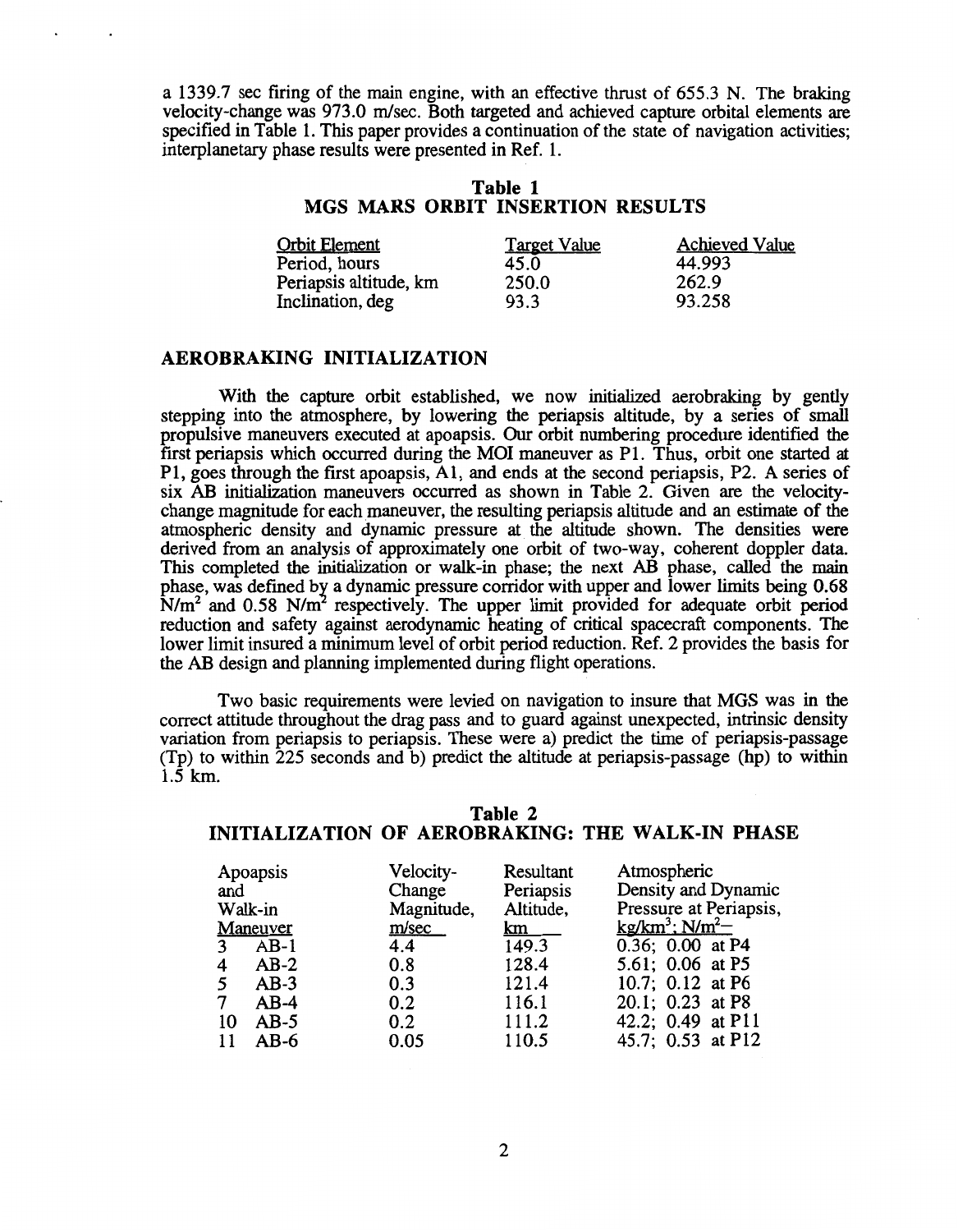# **MAIN PHASE AEROBRAKING AND TEMPORARY SUSPENSION**

The main phase of AB began with P12 on 10/2/97. During P12 through P15, the orbital period decreased on average by 75.1 min per pass or from 40.4 hours to 36.4 hours due to AB. However, during these periapses a problem was detected with one of the solar arrays; the minus-Y axis, solar array was deflecting more than was expected as MGS was going through periapsis-passage. During this time, the plus-Y axis, solar array behaved normally. In order to proceed prudently, the Project decided to reduce the AB induced pressure on the solar array and thus the periapsis altitude was increased by 1 1.0 km with a maneuver at A15. During P16 through P18, the solar array problem persisted and a decision was made to raise the periapsis altitude out of the atmosphere. *On* A18, this maneuver was performed which increased the altitude to 171.7 km at the following periapsis. MGS remained in this "hiatus orbit" for eighteen orbits (P19 through P36). Mean atmospheric densities were determined for each of these using doppler data and analysis to be described in the next section. After considerable analysis and review of engineering and science data and solar panel ground tests (Ref. 3), AB was resumed with maneuver ABM-3 on 11/7/97. However, the intensity of AB was reduced to a safer level: the new dynamic pressure corridor was  $0.15$  to  $0.25$  N/m<sup>2</sup>.

# **Table 3 ABMs EXECUTED TO ESTABLISH THE "HIATUS ORBIT"**

| Apoapsis<br>and ABM | Velocity-<br>Change<br>Magnitude,<br>m/sec | Resultant<br>Periapsis<br>Altitude,<br><u>km</u> | Atmospheric<br>Density and Dynamic<br>Pressure at Periapsis,<br>$kg/km^3$ ; $N/m^2$ |
|---------------------|--------------------------------------------|--------------------------------------------------|-------------------------------------------------------------------------------------|
| 15 ABM-1            | 0.5                                        | 121.0                                            | 17.8; $0.20$ at P16                                                                 |
| 18 ABM-2            | 2.3                                        | 171.7                                            | $0.04; 0.00$ at P19                                                                 |

# **WALK-IN AND RE-ESTABLISH THE MAIN PHASE OF AEROBRAKING**

A second walk-in strategy was executed similar to the first walk-in procedure; that is, by slowly reducing the altitude at periapsis by ABMs and assessing the atmospheric density. Once the safety of the spacecraft was assured, another ABM was executed decreasing the periapsis altitude. This continued until a steady level of period reduction (or the dynamic pressure was within the new corridor ) was achieved while maintaining safety margins for any stress exerted on the solar array and yoke assembly.

### **Orbit Analysis Strategy**

From MOI until the end of phase 1 AB, orbit determination was performed every orbit by analysis primarily of two-way coherent doppler and on occasion using one-way doppler ( spacecraft to station doppler-shift using the ultra-stable oscillator on the spacecraft as the frequency reference). This was done to a) determine the atmospheric density at periapsis, b) establish a density database for trending and prediction, c) provide the spacecraft *team* with orbital predictions within the previously stated requirements, d) provide the science teams reconstructed and predicted orbital information for planning and analysis and e) provide the DSN with tracking station angular and doppler-shift predictions. The data acquisition strategy was to acquire a little over one orbit of doppler measurements extending 2-5 hours past periapsis-passage. Because of the spacecraft's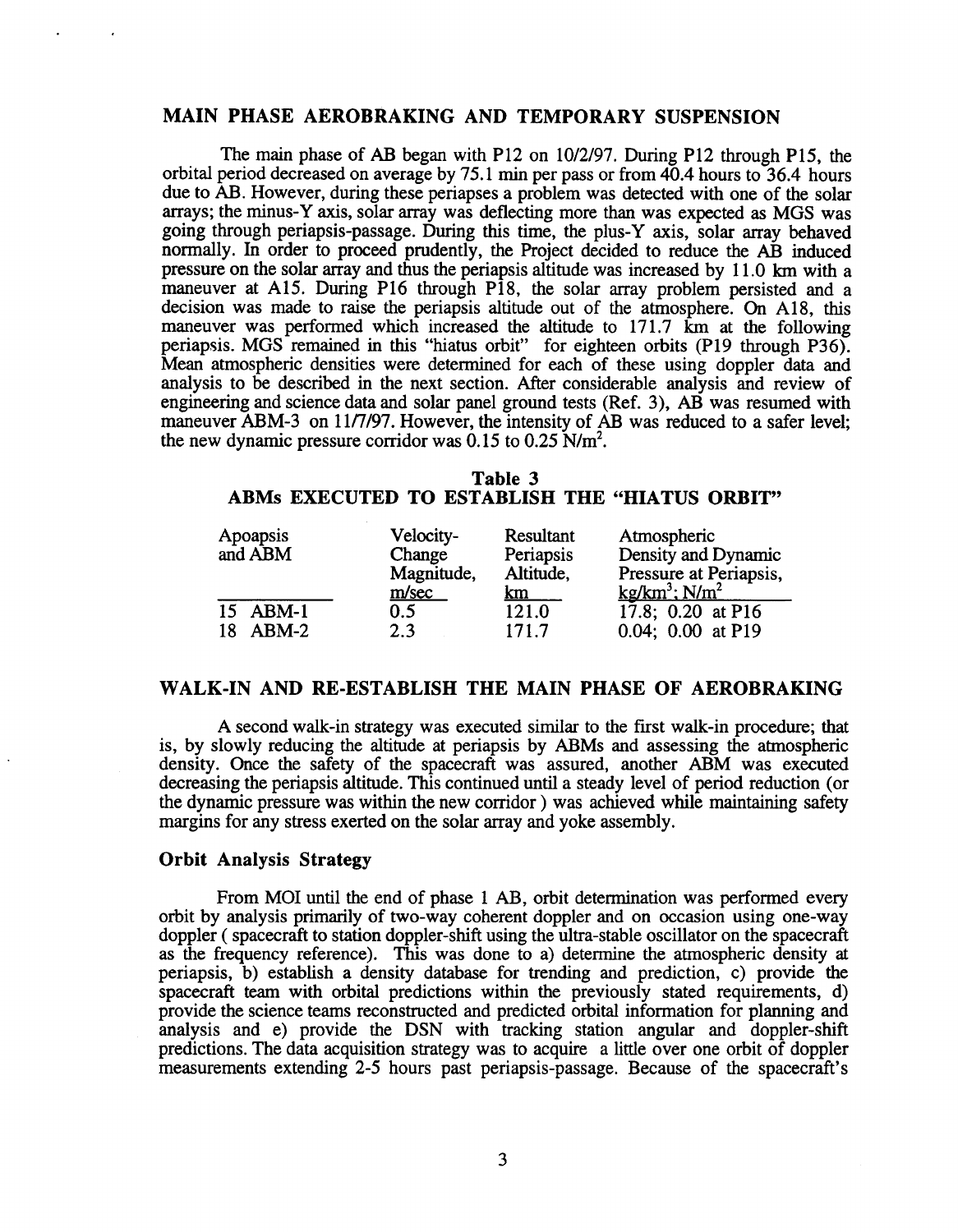attitude during the drag pass and the geocentric occultation, no tracking data were acquired within approximately one hour centered on periapsis-passage. Range data were acquired occasionally but for Mars ephemeris refinement rather than for orbit determination.

A fiftieth order and degree Mars gravity field model was used as the reference model in this analysis and is described in Ref. **4.** Initial estimates of Mars atmospheric density were determined from the Mars-GRAM (MG) program (Ref. **5).** This density information **was** converted to a static, exponential density model with three input parameters: the base density at the base altitude and the density scale height. Note that other perturbations occurred throughout periapsis-passage, notably spacecraft thrusting in order to maintain spacecraft attitude. Thrusting usually started 5-7 minutes after periapsis and lasted intermittently for about **5** minutes. This effect was modeled initially in our software from telemetry information provided by the spacecraft eam. The effective velocity perturbation due to thrusting, usually 1-10 mm/sec, was small compared to that due to the integrated drag effect, approximately 1 m/sec (excluding the hiatus orbits).

In a representative analysis, doppler data were sampled at sixty second intervals. Post-fit doppler residuals generally have a standard deviation of 2.9 **mHz** (X-band) or 0.051 mm/sec in range-rate.

#### **Atmospheric Density Determination and Orbit Period Reduction**

The acceleration due to atmospheric drag was modeled in the navigation software as

atmospheric drag was modeled in the navigation software  
\n
$$
\ddot{\vec{r}} = -\frac{1}{2}\rho v_r^2 \frac{C_d A}{m} \hat{v}_r
$$
\n(1)

with an exponential density model

$$
\rho = \rho_o e^{-(h-h_o)/H}.\tag{2}
$$

In these equations,  $C_d$  is the drag coefficient (= 1.89 initially and 1.99 after P13), A the effective, cross-sectional area of the spacecraft  $(= 17.02 \text{ m}^2)$ , m the mass  $(= 766.1 \text{ kg after})$ MOI to 764.0 kg after A201),  $\rho(h)$  is the density at altitude h and v, is the spacecraft's velocity relative to the atmosphere. The base density and altitude are given by  $\rho_0$  and  $h_0$ with **H** being the density scale height. Note that the dynamic pressure is defined as  $pv^2/2$ as in Eq. 1. **An** estimate of the orbit period change per periapsis passage isgiven by (Ref. *6)* 

$$
\Delta P = -6\pi \left(\frac{\pi}{2}\right)^{\frac{1}{2}} \frac{C_d A}{m} \rho_p H^{\frac{1}{2}} \frac{a^2}{\mu} \left[ \frac{(1+e)^3}{e(1-e)} \right]^{\frac{1}{2}}
$$
(3)

where  $\rho_n$  is the density at periapsis, a and e are the orbit's semi-major axis and eccentricity and  $\mu$  is Mars' gravitational constant (= 42,828.3 km<sup>3</sup>/sec<sup>2</sup>). It is clear from Eq. 3 that the periapsis density and scale height will be highly correlated if one attempts to solve for both parameters from a single orbit of data under the data acquisition condition mentioned previously. Also note that for the same density, significantly larger period reduction shall occur early in AB because of the dependence on the square of the semi-major axis.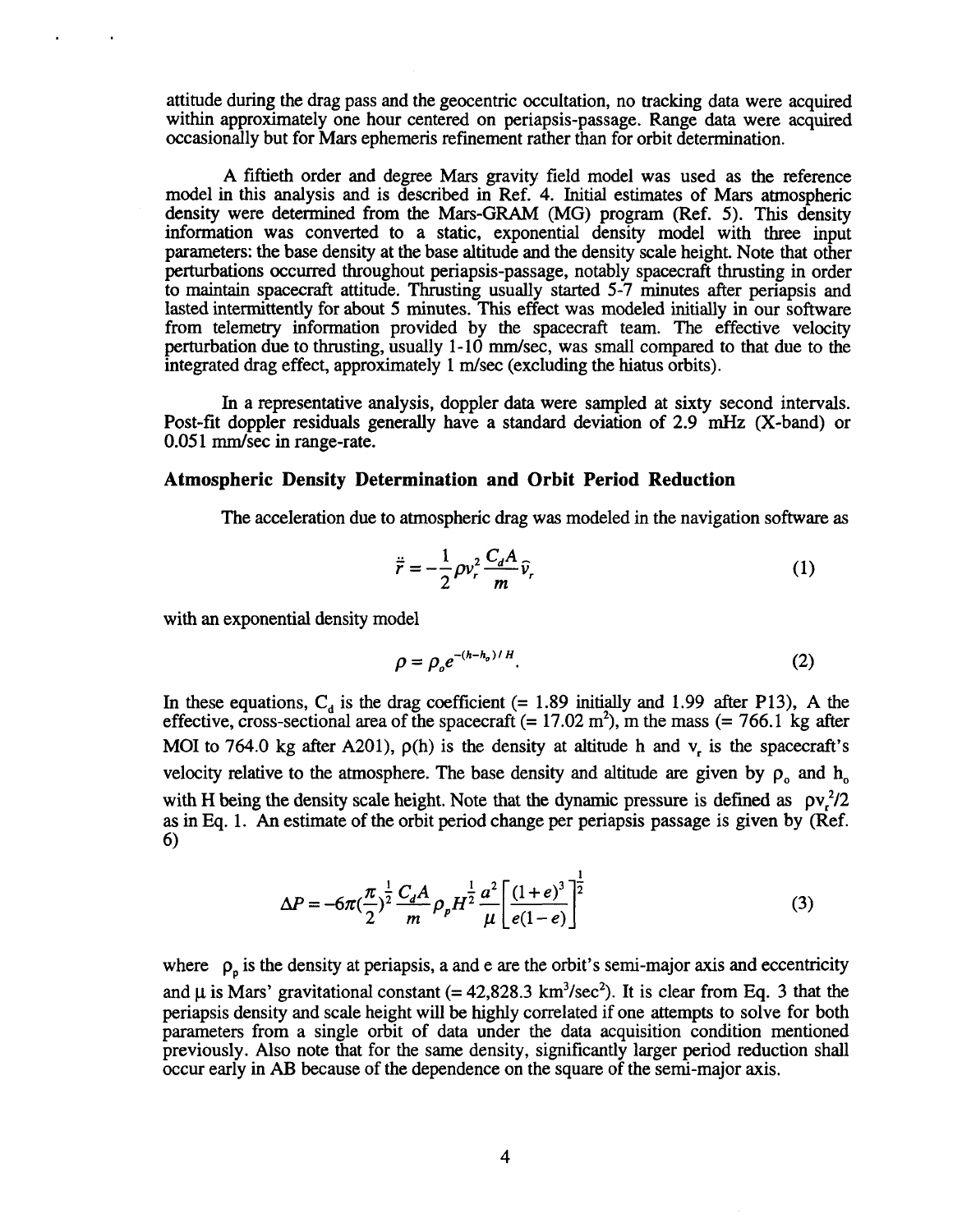For every orbit, the base density was estimated, holding the scale height constant, along with other relevant parameters. Based upon the Viking mission results (Ref. **7)** and a cooperative collaboration with the **MGS** accelerometer experiment team (Ref. **8),** we used an average scale height **of 6.5-7.0** km throughout much of our analysis. This was the basis for the determination of the densities and dynamic pressures given in Tables **2-5** and Figures 1 and **2.** The single density near **150 km** was evaluated during the initial walk-in and the smaller densities were determined during the hiatus orbits and several orbits in the SPO phase.

The **orbit** period reduction due to AB is summarized in [Figure](#page-5-0) **3.** Clearly shown is the initial steep rate of period reduction, the suspension of AB and the re-initialization **of**  AB at a reduced level. Figure 4 shows the period change per orbit. The largest period change per orbit, **-93.9** min, occurred on P15 when the density was **78.3 kg/km3**  corresponding to a dynamic pressure of **0.90** N/m2. Note that this figure was truncated at minus **30** min in order to clearly resolve smaller period changes.



Figure 1 Atmospheric Density At Periapsis Evaluated At The Altitudes Shown Throughout AB Phase 1.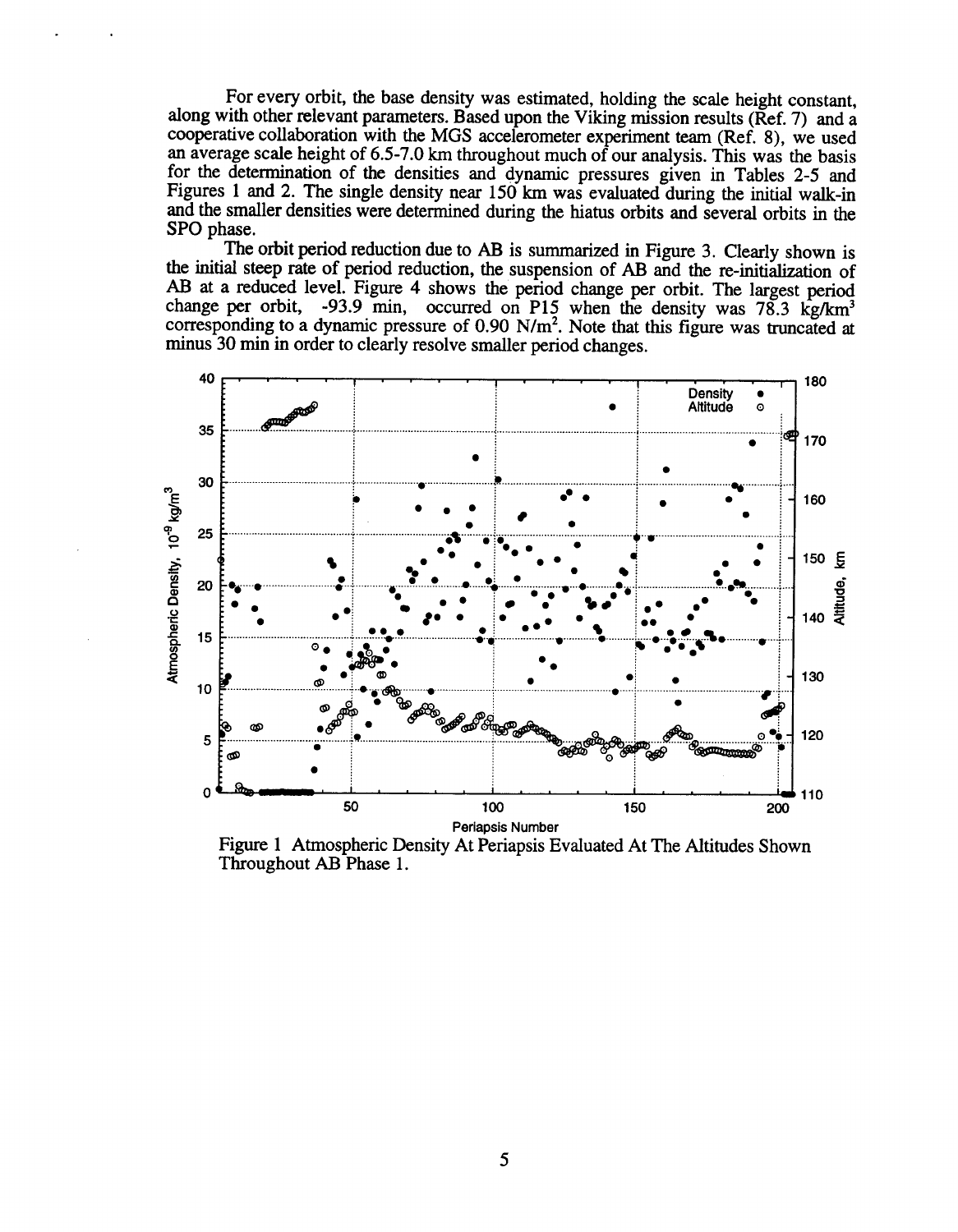<span id="page-5-0"></span>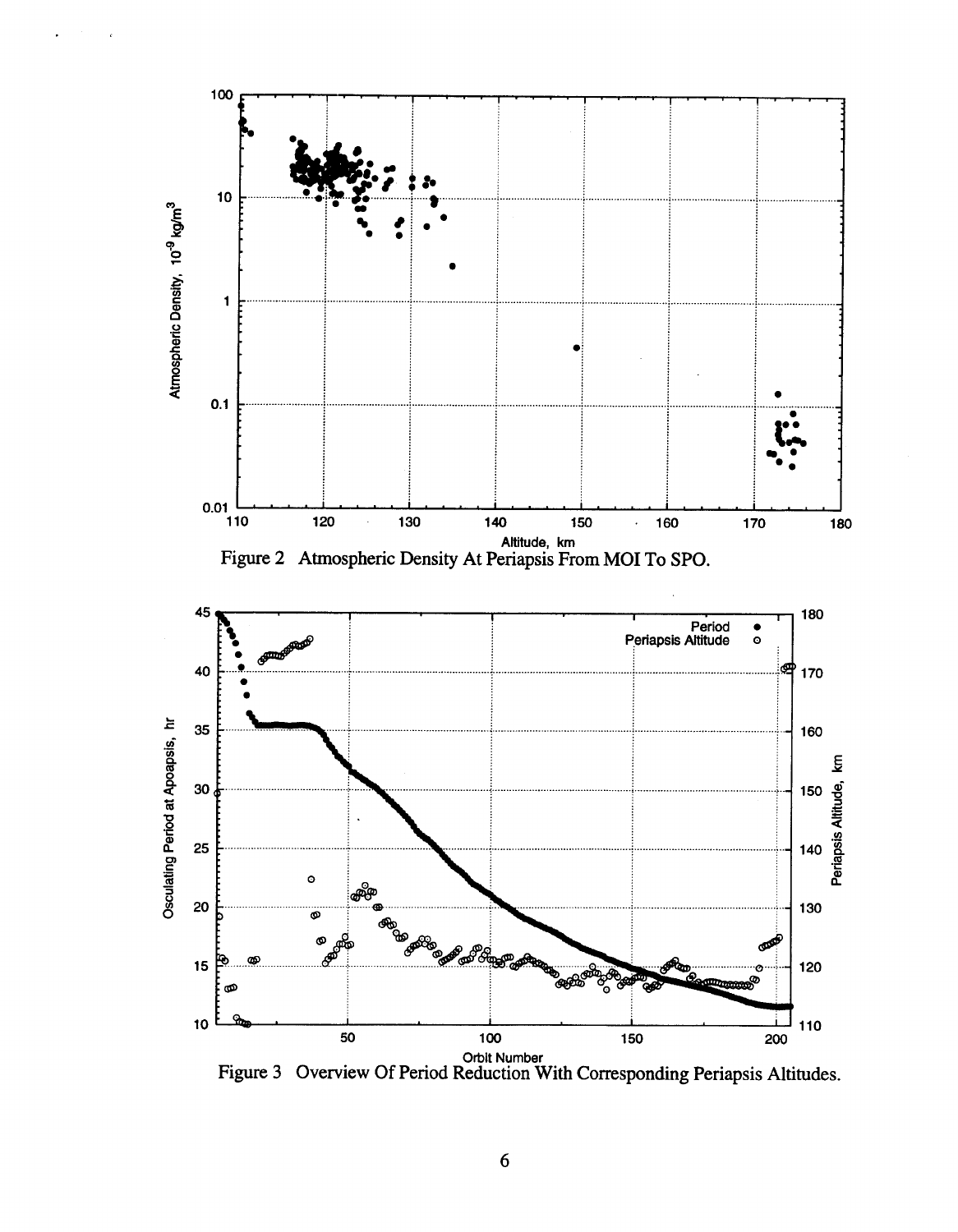

#### **ABMs** - **Adjusting the Altitude At Periapsis-Passage For Corridor Control**

During the main phase of the revised AB plan, the near term objective was to achieve an **1 1.64** hour orbit period by **3/22/98** but no later than **4/22/98** near the start of the solar conjunction phase **of** the mission. While this provided substantial time margin for achieving the objective, an early termination **of** AB was desirable. This would allow more science data acquisition in the **SPO** prior to solar conjunction which shall occur on **5/13/98.** 

In principle, the plan was straightforward. Stay within the dynamic pressure corridor, achieve the expected level of orbit period reduction and terminate AB as scheduled. In practice, difficulties arose because of the uncertainty in predicting the atmospheric density throughout the drag pass even one orbit into the future.

Assembled in Table **4** are all of the AB propulsive maneuvers (ABMs) necessary for MGS to remain within the dynamic pressure (or density or periapsis altitude) corridor established in the overall plan. For the most part, third body perturbations due to the Sun and Mars' gravity field tended to increase hp. As the density decreased, period reduction would be reduced beyond the lower limit necessary to keep AB on schedule. Thus, a "down" ABM would be executed. Some ABMs were executed to increase hp (an "up" ABM) either as a response to a) the Noachis regional dust storm (centered approximately at *0* deg longitude and **40** deg south latitude) on A51 and b) approaching or exceeding the upper limit of the corridor thereby threatening the already weakened solar array assembly. In this table, "up" ABMs are indicated with an asterisk and "+" signs mean the ABM was executed several hours after apoapsis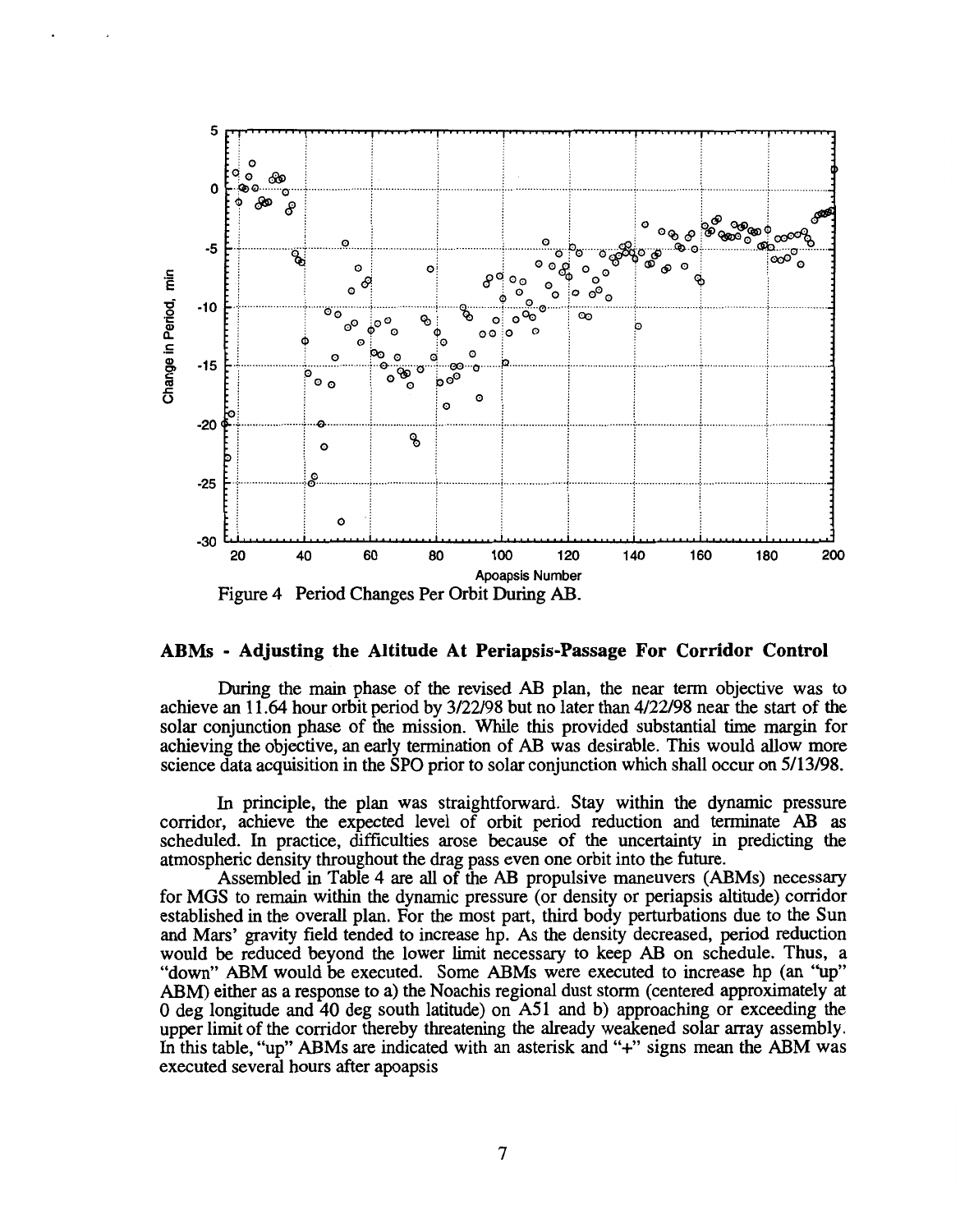# **Table 4 ABMs FOR WALK-IN AND MAIN PHASE AEROBRAKING**

 $\mathcal{L} = \{ \mathcal{L} \}$  .

|                         |               | Velocity-  | Resultant      | Atmospheric                              |
|-------------------------|---------------|------------|----------------|------------------------------------------|
| Apoapsis                |               | Change     | Periapsis      | Density and Dynamic                      |
| and                     |               | Magnitude, | Altitude,      | Pressure at Periapsis,                   |
| ${\bf A}{\bf B}{\bf M}$ |               | m/sec      | <u>km</u>      | $kg/km^3$ ; $N/m^2$                      |
| 36                      | ABM-3         | 1.9        | 134.8          | 2.25; 0.03 at P37                        |
| 37                      | ABM-4         | 0.3        | 128.6          | 4.41; 0.05 at P38                        |
| 39                      | ABM-5         | 0.2        | 124.2          |                                          |
| 39                      | $ABM-6+$      | 0.2        | 120.2          |                                          |
| 39                      | $ABM-7+$      | $0.5*$     | 124.2          | 12.1; 0.14 at P40                        |
| 41                      | ABM-8         | 0.2        | 120.5          | 22.4; 0.26 at P42                        |
| 49                      | ABM-9         | 0.1        | 123.5          | 12.2; 0.14 at P50                        |
| 51                      | <b>ABM-10</b> | $0.1*$     | ---            |                                          |
| 51                      | ABM-11+       | $0.25*$    | 131.7          | 5.40; 0.06 at P52                        |
| 56                      | ABM-12        | 0.1        | 131.8          | 15.7; 0.18 at P57                        |
| 59                      | $ABM-13$      | 0.2        | 130.0          | 12.9; 0.15 at P60                        |
| 61                      | <b>ABM-14</b> | 0.2        | 127.1          | 13.8; 0.16 at P62                        |
| 64                      | <b>ABM-15</b> | 0.1        | 126.9          | 12.5; 0.14 at P65                        |
| 66                      | <b>ABM-16</b> | 0.1        | 125.7          | 15.6; 0.18 at P67                        |
| 67                      | ABM-17        | 0.1        | 124.8          | 17.9; 0.20 at P68                        |
| 70                      | ABM-18        | 0.2        | 122.4          | 20.6; 0.23<br>at $P71$                   |
| 76                      | ABM-19        | 0.1        | 123.9          | 17.2; 0.19<br>at P77                     |
| 78                      | <b>ABM-20</b> | 0.1        | 123.4          | 20.6; 0.23 at P79                        |
| 80                      | ABM-21        | 0.1        | 122.1          | 23.5; 0.26 at P81                        |
| 82                      | $ABM-22$      | 0.1        | 120.8          | 27.3; 0.31<br>at $P83$                   |
| 89                      | <b>ABM-23</b> | 0.17       | 120.9          | 20.2; 0.23 at P90                        |
| 96                      | ABM-24        | 0.11       | 121.3          | 24.4; 0.27 at P97                        |
| 99                      | <b>ABM-25</b> | 0.11       | 121.2          | 19.9; 0.22 at P100                       |
| 101                     | ABM-26        | 0.12       | 120.4          | 24.5; 0.27 at P102                       |
| 107                     | $ABM-27$      | 0.18       | 120.1          | 20.8; 0.23 at P108                       |
| 114                     | <b>ABM-28</b> | 0.12       | 121.0          | 16.2; 0.18 at P115                       |
| 116                     | <b>ABM-29</b> | 0.06       | 120.6          | 13.0; 0.14 at P117                       |
| 118                     | <b>ABM-30</b> | 0.13       | 120.0          | 16.7; 0.18 at P119                       |
| 120                     | ABM-31        | 0.07       | 119.4          |                                          |
| 122                     | <b>ABM-32</b> | 0.13       | 118.6          | 12.3; 0.14 at P121<br>14.8; 0.16 at P123 |
| 123                     | <b>ABM-33</b> | 0.13       | 116.9          | 28.7; 0.32 at P124                       |
| 130                     | <b>ABM-34</b> | 0.13       | 117.3          | 20.1; 0.22 at P131                       |
| 136                     | ABM-35        | 0.13       | 119.0          | 15.8; 0.17 at P137                       |
| 138                     | <b>ABM-36</b> | 0.23       | 117.4          | 18.2; 0.20 at P139                       |
| 140                     | <b>ABM-37</b> | 0.15       | 116.1          | 37.4; 0.41 at P141                       |
| 141                     | <b>ABM-38</b> | $0.15*$    | 118.4          | 19.2; 0.21 at P142                       |
| 145                     | <b>ABM-39</b> | 0.15       | 116.8          | 21.4; 0.23 at P146                       |
| 154                     | <b>ABM-40</b> | 0.15       | 116.7          | 24.8; 0.27<br>at P155                    |
| 155                     | ABM-41        | 0.08       | 116.2          | 16.7; 0.18 at P156                       |
| 159                     | <b>ABM-42</b> | $0.09*$    | 117.5          | 31.4; 0.34 at P160                       |
| 160                     | $ABM-43$      | $0.17*$    |                |                                          |
| 165                     | <b>ABM-44</b> | 0.09       | 119.4<br>120.2 | 14.0; 0.15 at P161                       |
| 169                     | <b>ABM-45</b> | 0.17       | 118.0          | 14.3; 0.15 at P166<br>13.7; 0.15 at P170 |
| 171                     | <b>ABM-46</b> | 0.17       | 117.1          | 14.6; 0.16 at P172                       |
| 173                     | ABM-47        | 0.09       | 117.0          | 18.8; 0.20 at P174                       |
|                         |               |            |                |                                          |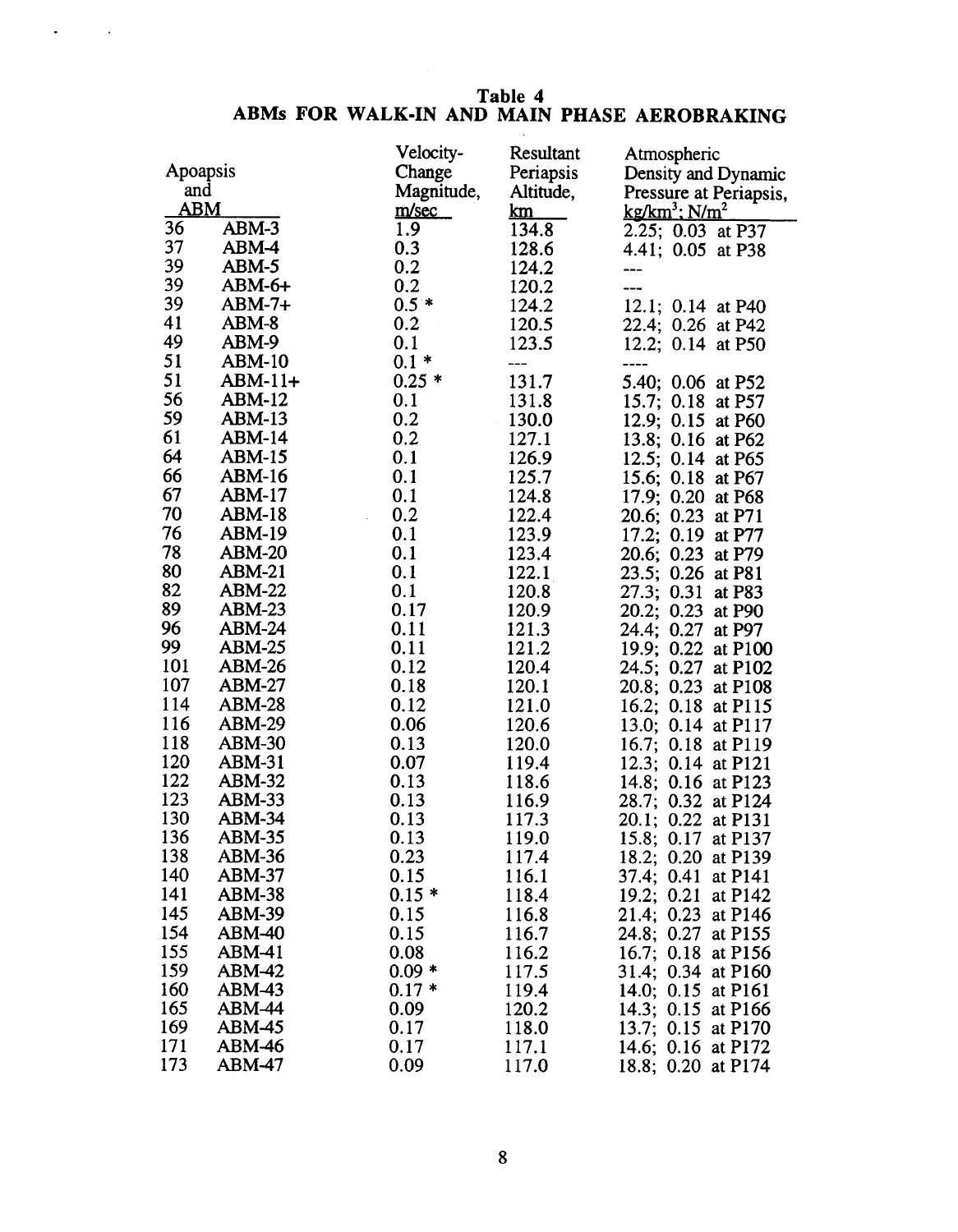### **Atmospheric Density Prediction Using the Mars-GRAM Model**

The Navigation Team used the exponential model as the basis for the estimation of the base density from doppler data analysis. Since the base altitude was always chosen to be close to the actual periapsis altitude, this density was essentially a periapsis density. However for predicting densities for future periapsis-passages, we used the Mars-GRAM (MG) model. One significant correction was **made** to Mars-GRAM based predictions. Based on our estimate of density for past orbits, we trended the density and the following ratio was calculated:

$$
f = \text{Navigation determined density} / \text{MG predicted density.} \tag{4}
$$

From successive orbits, a three orbit, running mean, f-ratio was calculated. Thus the density used in the numerical integration of the drag equations of motion **(Eq.** 1) was adjusted as follows:

$$
density(updated) = f * density(MG)
$$
 (5)

thus providing **a** more accurate density for future predictions. Initially, the MG model was under-estimating the density (the average value for **f** was 1.21 for **P78** to P103). After P104, the MG input climate factors were updated to account for actual observations made over the previous orbits. Initially, the density predictions were reason However, thereafter the average f value was 0.75 from P111 to P178 indicating that the model was over-estimating the atmospheric density. Figure *5* summarizes these results.



Figure 5 Atmospheric Density Ratio **Used** To Evaluate MG Model Predictions, Trend The Density And Generate A Three-Orbit Running Mean f-Ratio.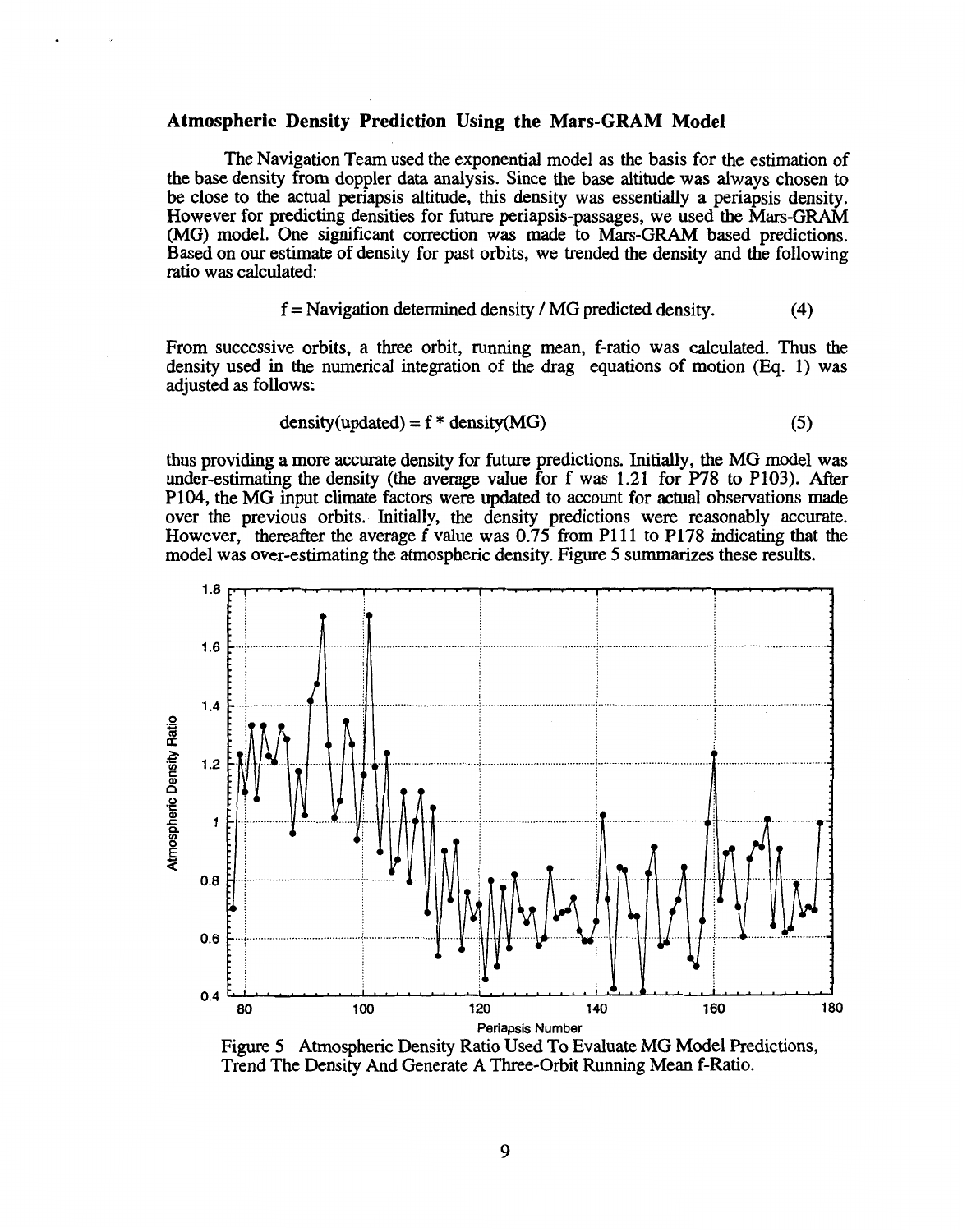When this density ratio was plotted against the east longitude of the periapsispassage location, a periodic trend was evident and unexpected. As shown in Figure *6,*  peaks occurred near 90 deg and 270 deg east longitude. We believe these are associated with the gross topography of Mars which also exhibits highs near these longitudes. This longitude dependence became an important tool for predicting densities, thus providing more accurate predictions over several orbits.



Figure 6 Periodic Trend Evident In The Density Ratio When Plotted As A Function Of The Longitude Of The Periapsis-Passage Location.

# **TERMINATION OF PHASE 1 AEROBRAKING**

The objective of the exit ABM was to establish the **SPO** with a) an orbital period of 11 hr 38 min **30** sec (= 1 1.64 hours, osculating period at apoapsis) with a tolerance of 1 min 30 sec and b) a periapsis altitude of 170.0 km with a tolerance of 3.0 km. This maneuver was nominally targeted for A199 and once designed could not be updated. This period was selected in order to avoid ground track repeat patterns at nearby periods of 11.664 hours and 11.588 hours. Criteria for the selection of the periapsis altitude included a) consensus input by the scientists for optimal observations, b) be outside the atmosphere to avoid or minimize drag perturbations, and c) minimize the propellant required to reach this altitude. Due to fluctuations in the atmospheric density from periapsis to periapsis and the necessity of executing the final maneuver at a precise orbital period, a "walk-out" of the atmosphere was executed as shown in T[able 5.](#page-10-0) This resulted in the exit ABM being executed at A20 1 instead of A199. Targeted and achieved **SPO** elements are given in Table 6.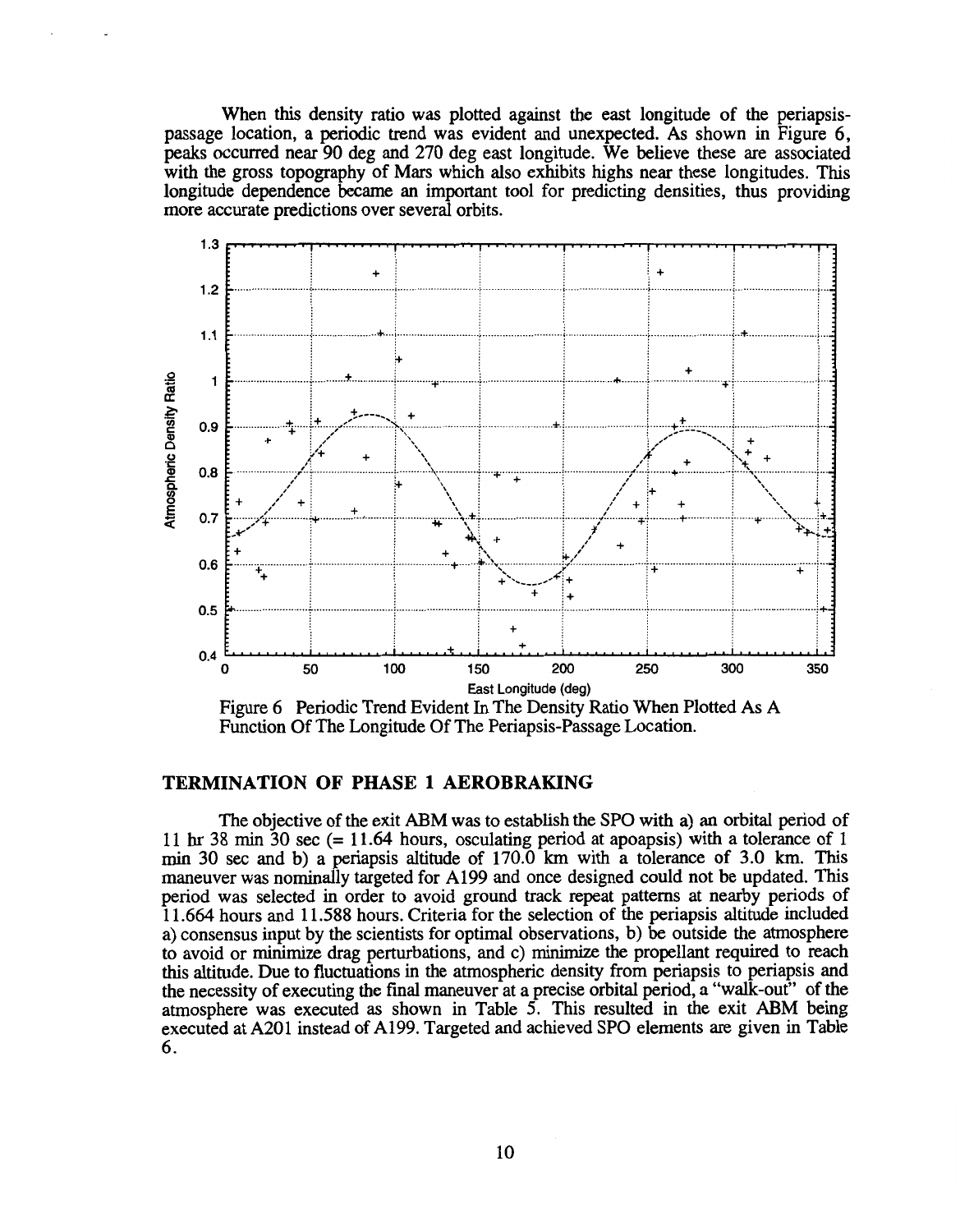# **Table 5 WALK-OUT ABMs EXECUTED TO END AEROBRAKING**

<span id="page-10-0"></span>

|     | Apoapsis<br>and ABM | Velocity-<br>Change<br>Magnitude,<br>m/sec | Resultant<br>Periapsis<br>Altitude,<br>km | Atmospheric<br>Density and Dynamic<br>Pressure at Periapsis,<br>$kg/km^3$ ; $N/m^2$ |
|-----|---------------------|--------------------------------------------|-------------------------------------------|-------------------------------------------------------------------------------------|
| 191 | <b>ABM-48</b>       | 0.09                                       | 118.0                                     | 22.4; 0.24 at P192                                                                  |
| 193 | $ABM-49$            | 0.17                                       | 119.8                                     | 14.8; 0.16 at P194                                                                  |
| 194 | $ABM-50$            | 0.33                                       | 123.4                                     | 9.5; 0.10 at P195                                                                   |
| 201 | $ABM-51$            | 4.43                                       | 170.7                                     | 0.08; 0.00 at P202                                                                  |

# **Table 6 SCIENCE PHASING ORBIT TARGETING RESULTS**

| <b>Orbit Element</b>                            | <b>Target Value</b><br>For A199 ABM | <b>Target Value</b><br>For A201 ABM | AchievedValue     |
|-------------------------------------------------|-------------------------------------|-------------------------------------|-------------------|
| Period, hr:min:sec<br>Periapsis altitude,<br>km | 11:38:30<br>170.0                   | 11:38:24<br>170.58                  | 11:38:38<br>170.7 |

# **NAVIGATION CAPABILITY COMPARED TO REQUIREMENTS**

Navigation easily satisfied the two major requirements (predict  $Tp \le 225$  sec and predict  $hp \le 1.5$  km) for all orbits from MOI to the end of AB. This was monitored by accurately determining or reconstructing the Tp (accuracy  $\leq 0.1$  sec) for each of the 201 orbits by the doppler analysis strategy previously mentioned. For each analysis, at least three predicted orbits were generated. Differences, such as Tp(reconstructed for orbit n) minus Tp(reconstructed for orbit n-1 but predicted one orbit ahead to orbit n), were plotted as shown in Figure 7. Almost all these differences are less than 2 sec with a few as high as 4-6 sec. As the period reduction became smaller, the predicted Tp accuracy correspondingly improved. A similar analysis was made for hp with the results given in [Figure](#page-11-0) **8.** All **of** the single orbit predictions are within 0.1 km of the known or reconstructed altitudes at periapsis-passage. Note that over this time interval, the latitude of periapsis-passage varied from 32.1 deg to 61.0 deg North and the orbit period **was** reduced from  $45.0$  to  $11.64$  hours.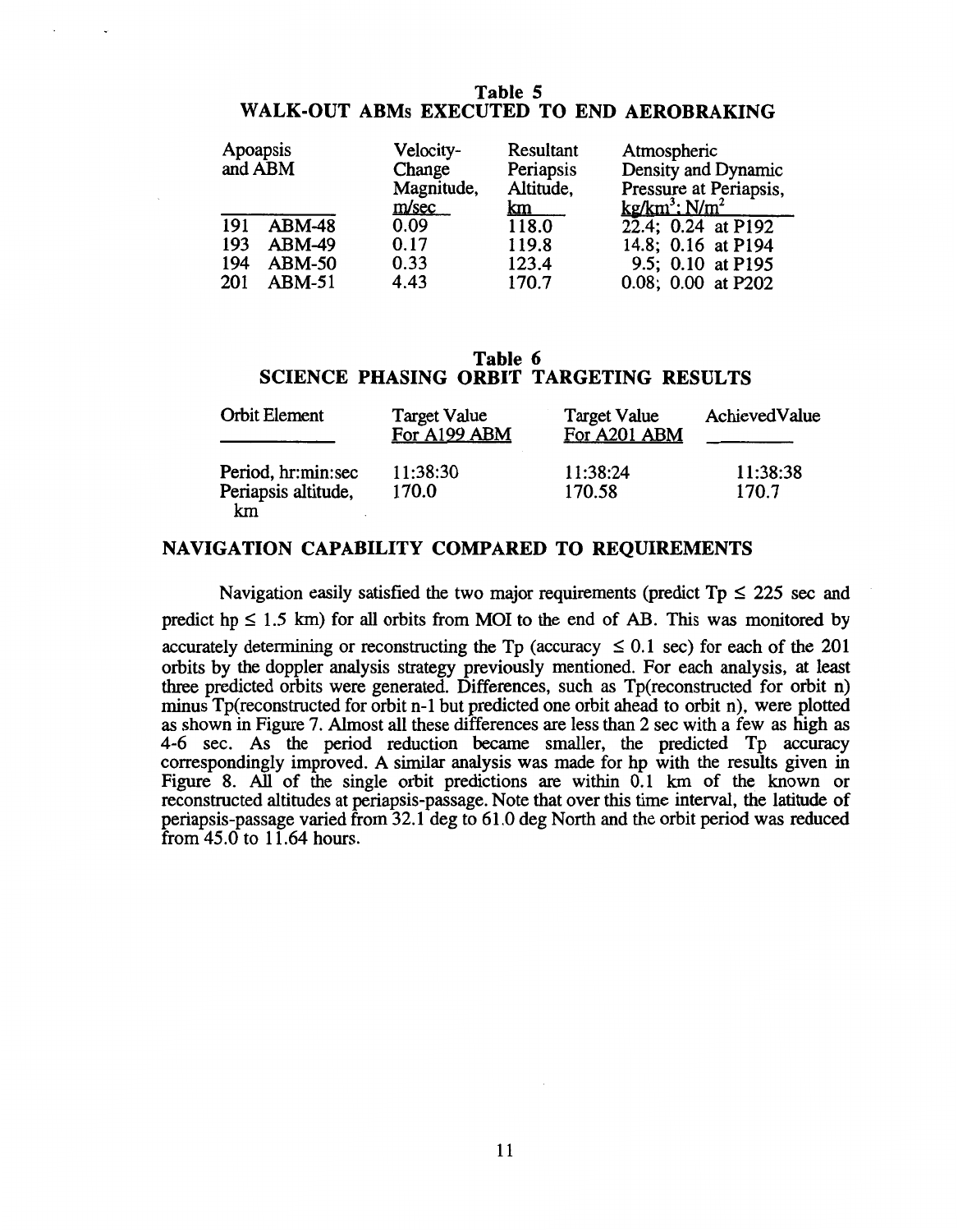<span id="page-11-0"></span>

**Figure 8 Accuracy** Of **The Periapsis Altitude, hp, Predictions When Predicting One Orbit Ahead.**